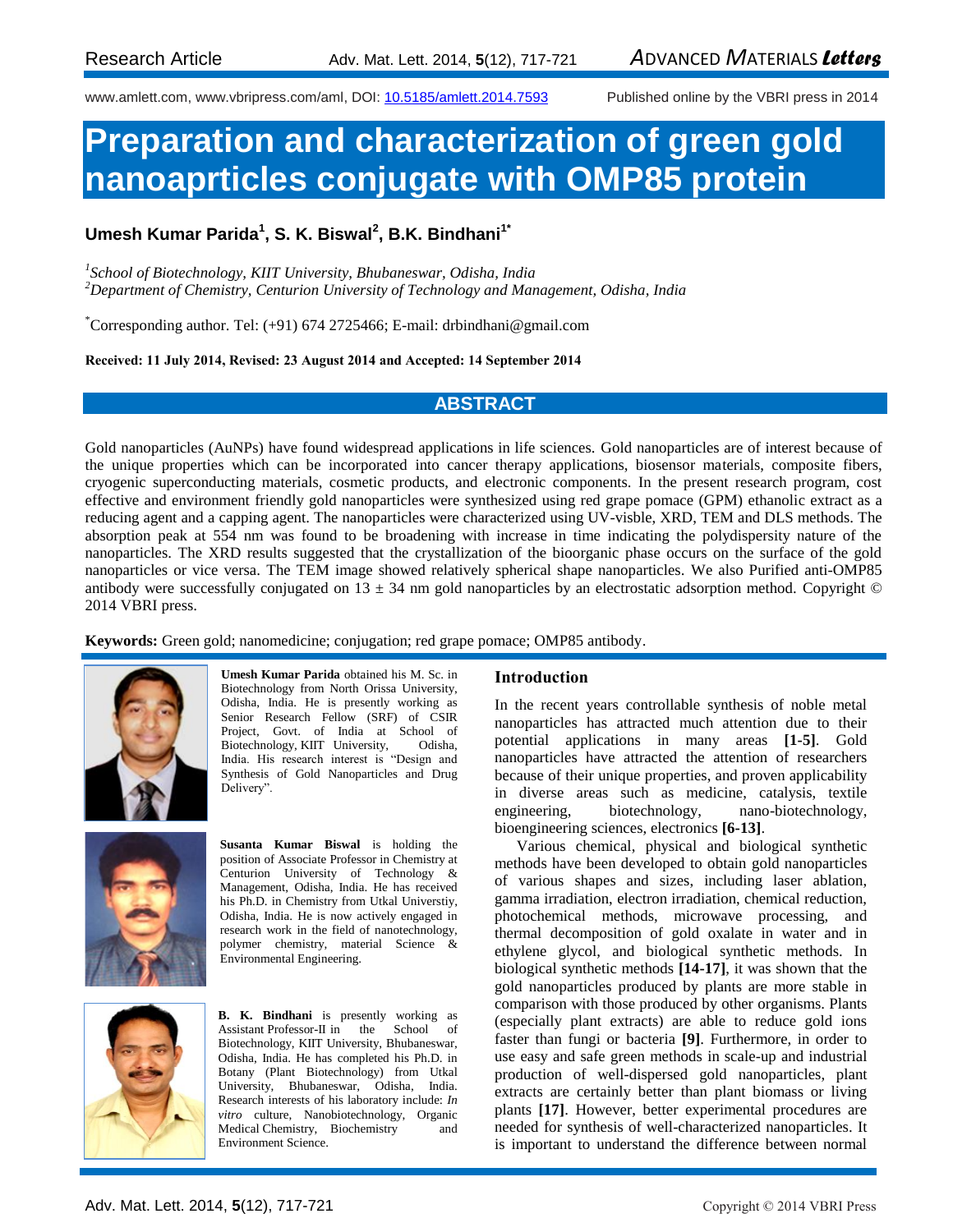Parida, Biswaland Bindhani

and cancerous tissue to effectively develop hybrid nanoparticles in cancer diagnosis and therapy **[18, 19]**. Normal tissues have tight, continuous vessel walls interspersed with 9 nm pores frequently and 50 nm pores infrequently. Therefore, small molecules can easily penetrate all types of tissues in contrast to large molecules such as polymers that do so very slowly.

AuNPs conjugated to appropriate tumor avid biomolecules with mean sizes in 50-100 nm range are ideal for targeting tumors for imaging and therapy purposes. Connor *et al.* (2005) have shown that gold nanoparticles are inherently non-toxic to human cells despite being taken up into the cells **[20]**. However some precursors used to generate nanoparticles might be toxic **[21]**. This result is significant for the toxicity of gold nanoparticles can be controlled by using non-toxic reagents to produce them. Optical and electronic properties of AuNPs can be utilized to enhance the contrast in molecular imaging for the detection of cancer at early stages. Today, biosynthesis of GNPs using plants or plant extracts, although biosynthesis of gold nanoparticles by plants such as *Perilla frutescens* **[22]**, *Euphorbia hirta* **[23]**, *Punica grantum* **[24]** *Cissus quadrangularis* **[25]** have been reported, the potential of the plants as biological materials for the synthesis of nanoparticles is yet to be fully explored.

In the present research program green synthesis of gold nanoparticles were carried out using the ethanol extract of red grape pomace. Gold nanoparticles through reduction of Au containing salt namely  $HAuCl<sub>4</sub>$  employing the natural precursor red grape pomace as reductant. Red grape pomace, a wild herbaceous plant is very common in all tropical countries, including India. The Pomace has been widely acknowledged for the treatment of cough, coryza, hay asthma, bronchial infections, bowel complaints, worm infestations, kidney stones in traditional medicine. This prompted the authors of the present paper to investigate the possibility of biosynthesizing GNPs using red grape pomace as biological templates. Novelty of current study, we are first time gold nanoparticles synthesis using ethanol extract of red grape pomace. To the best of our knowledge, these gold nanoparticles will be used for conjugation with protein.

# **Experimental**

# *Materials*

All chemicals were used of analytical grade laboratory reagents. All solutions were prepared with deionised water obtained from a Millipore Milli-Q water system excluding media, which was prepared with distilled water. The chemicals were purchased from Nobel enterprises. Sodium citrate, Hydro Chloroauric acid ( $HAuCl<sub>4</sub>·3H<sub>2</sub>O$ ), b-mercaptoethanol, N-acetyl cysteine (NAc), mercapto succinic acid (MSA), phenylalanine and Tween-20 were purchased from Sigma-Aldrich Ltd., USA. Bio-Rad Bradford assay reagent was used for protein estimation. All reagents were of high quality analytical grade and were filtered immediately before use.

# *Preparation of pomace extracts*

Red wine grape pomace (RGP) (Cabernet Franc) was obtained from a local market (Bhubaneswar, Odisha, India). A portion of the pomace samples  $(500 \text{ g})$  were immediately freeze-dried upon receiving. The dried extracts were then ground to fine powder by a Thomas Wiley minimill (Swedesboro, NJ). The samples were extracted with 80% ethanol at 1:10 ratio (m/v) under overnight shaking. The extracts were filtered through Whatman No.4 filter paper to remove unwanted residues. After evaporating off the organic solvent, the filtrates were frozen and lyophilized to obtain the pomace extracts. A portion of the lyophilized extracts were freshly reconstituted in dimethyl sulfoxide (DMSO) at 20 mg/mL as the stock solution and stored at -20°C for further investigation.

#### *Synthesis of gold nanoparticles*

For the synthesis of the gold nanoparticles, a certain volume of the olive RGP (0.1–6 ml) was added to the  $HAuCl<sub>4</sub>.3H<sub>2</sub>O$  solution and the volume was adjusted to 10 ml with de-ionized water. The final concentration of Au was 1.3 x  $10^{-4}$  M. The reduction process of Au<sup>3+</sup> to Au nanoparticles was followed by the change in the color of the solution from yellow to violet to dark pink and green depending on the extract concentration **[26, 27]**.

#### *Preparation of antibody–gold nanoparticle conjugates*

The 13nm lab made RGP capped gold nanoparticles were used for conjugation. Both the antibody and antigen were affinity purified using protein sepharose and Ni-NTA chromatography respectively. The OMP85 and anti-OMP85 antibody were conjugated to the gold nanoparticles by identical procedures. Critical flocculation concentration (CFC) and the role of different stabilisers were evaluated to optimise the conditions for protein-gold nanoparticle conjugation. To determines the critical flocculation concentration (CFC) of OMP85 antigen and anti-OMP85 antibody for conjugation and stabilization of the gold nanoparticles.

# *Effect of increasing concentration of stabilizers*

Gold nanoparticle-protein conjugates aliquots (100 ml) were dispensed into an ELISA plate as described before. Then, 60 ml of NaCl (to a final optimum concentration) was added to each well. At this stage, all the suspensions were red in colour. This step was followed by the addition of 40 ml of the different stabilisers (Nacetyl cysteine, mercapto succinic acid (MSA), phenylalanine and Tween-20 at varying concentrations. After mixing for 5 minutes, the plates were assessed for aggregation to determine the effect of different stabilisers on the stability of conjugates. The ELISA plates were centrifuged and the supernatants were collected for determination of free protein content using the Bradford assay.

#### *Determination of optimal NaCl concentration (CFC)*

These gold nanoparticle conjugates were dispensed in a series (100 ml each) into 96 well ELISA plate. The gold nanoparticle conjugates were then exposed in duplicates to 100 ml of different sodium chloride (NaCl) concentrations (to a final concentration of 0.001 - 2.0 M NaCl in equal volumes). The solutions were agitated for 5 minutes and observed for aggregation to determine the maximum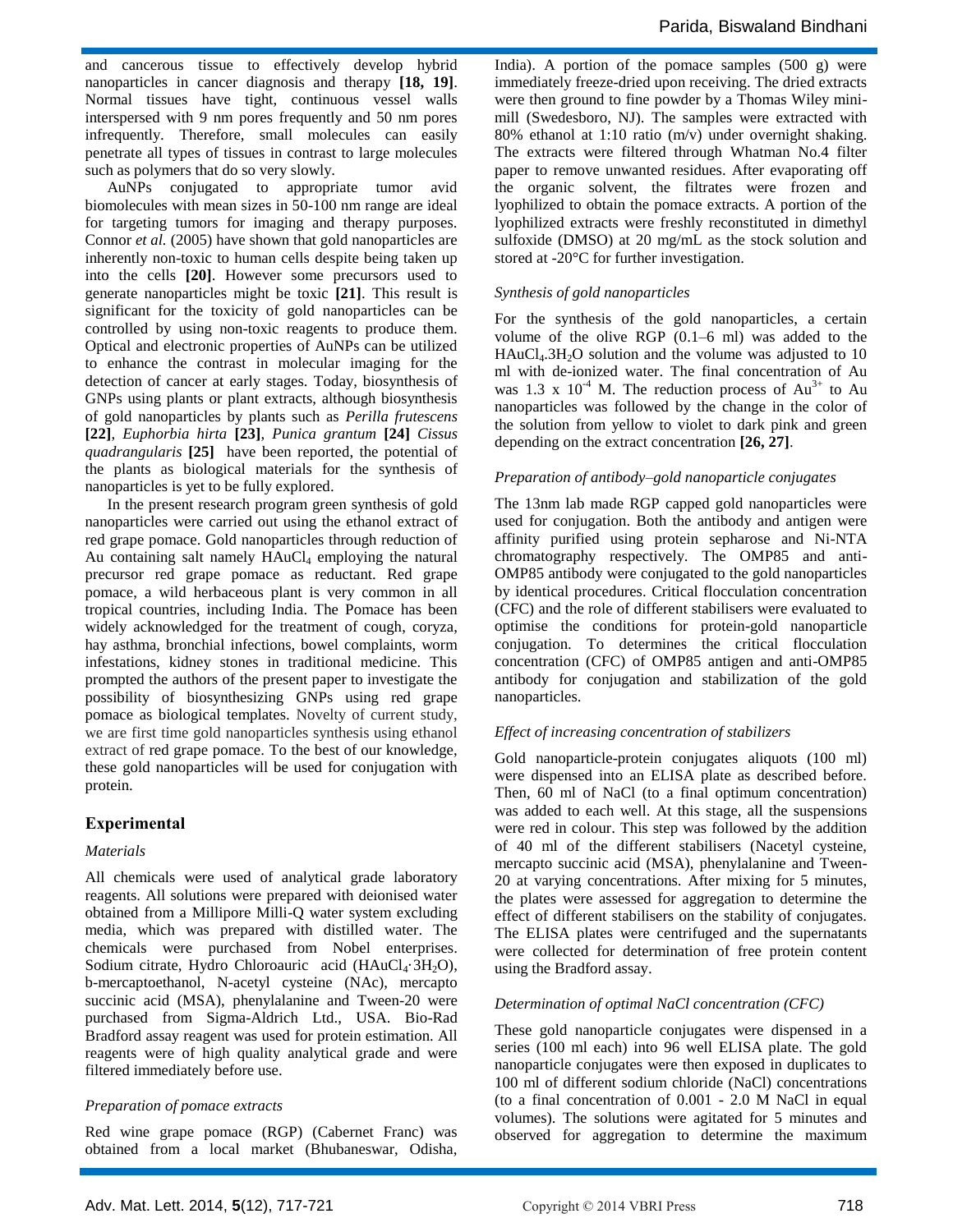concentration of NaCl, after which the conjugates were no longer stable. Aggregation was monitored at different wavelengths (490 nm, 595nm, 620 nm and 650 nm) in an ELISA plate reader.

# *Characterization*

The study of UV-vis spectroscopy measurements of the gold nano triangles were carried out using Shimadzu 1600 UV-vis Spectrophotometer (Kyoto, Japan). XRD (X-ray diffraction) analysis was done by using BEDE D-3 system with Cu Kα radiation at a generator or voltage of 40 kV and a generator current of 100 mA. The samples were scanned from scanned from  $2\theta = 1 - 100^{\circ}$  at a scanning rate of 2°/min. A Perkin-Elmer Model of FTIR spectrophotometer, USA within the range of 4000 - 400  $\text{cm}^{-1}$  was used for the samples analysis. Approximately, sample of 5 mg was with KBr (100 mg) and condensed into pellet using hydraulic press. The KBr pellet methods were used for all FT-IR spectra analysis. Transmission electron microscopy was performed on a JEOL model 1200EX instrument operated at an accelerating voltage at 80 kV. A Malvern Instrument, MAL 1037088, USA was used to determine the standard size of particle and zeta potential of nanoparticles. Disposable zeta cells measurement was carried with ultra pure water at 25 °C with a −50 mV latex standard calibrated frequently. The mean zeta potential was carried out using phase analysis light scattering technique.

# **Results and discussion**

# *UV–visible absorption spectrum*

**Fig. 1** shows the UV–visible absorption spectrum of the RGP and AuNPs in water. The characteristic absorbance peaks at 312 and 554 nm (indicated by an arrow) is clearly observed in RGP-embedded AuNPs in water **[28, 29]**. The symmetric peak indicates that the solution presence of gold nanoparticles. The absorption spectra of this system were periodically rerecorded in the subsequent two months. No obvious change in the shape, position, or symmetry of the absorption peak was observed, which indicates that the as prepared gold nanoparticles can remain stable for at least two months at room temperature.



**Fig. 1.** UV–visible spectrum of RGP extract solution, RGP-AuNPs in water, Arrow indicates the characteristic absorbance peak at 554 nm.

# *XRD (X-ray diffraction)*

In **Fig. 2**, X-ray diffraction patterns of the as-synthesized particles confirmed the formation of gold with crystallite size 13 nm, which is comparable to the particle size calculated from the TEM micrographs (**Fig. 3**). The diffraction peaks for RGP-capped AuNPs was found at 16.7°, 31.2°, 36.4° and 63.2°. The neutral starch effectively coats the positively charged surface of the AuNPs, but the particles retain their positively charged characteristic. This data confirms that the RGP-embedded AuNPs are homogenously coated **[30]**.



**Fig. 2.** X-ray diffraction patterns of the as-synthesized metal nanoparticles using RGP extract.



**Fig. 3.** TEM image of gold nanoparticles.

#### *Transmission electron microscopy (TEM) analysis*

Synthesised gold nanoparticles were analysed by transmission electron microscopy. TEM micrographs (**Fig. 3**) showed the presence of spherical gold nanoparticles of approximate size (13 nm) with uniform size distribution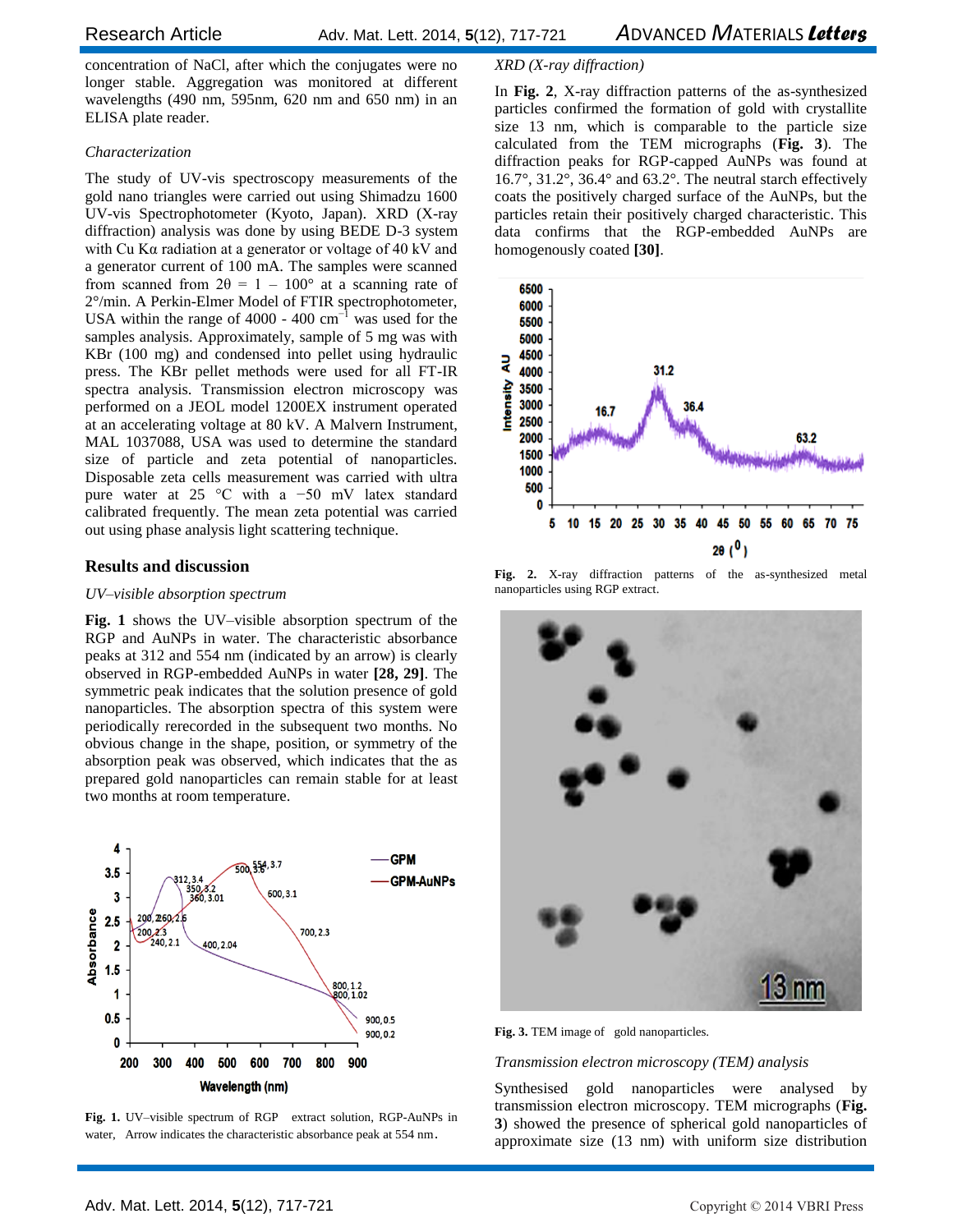**[28]**. Although the actual value of the mean size might vary slightly from each preparation, the size distribution was found to be always near about 10% standard deviation. Size distribution analysis clearly showed that nearly 90% of the particles reside within their size range.

#### *Protein-gold nanoparticle conjugation*

Critical flocculation concentration: The NaCl solution destabilised the colloid gold nanoparticles and caused aggregation. The sample containing gold nanoparticles and no protein was destabilised immediately upon the addition of electrolytes. As the protein concentration increased, the stability of the nanoparticles also increased which was reflected by a resistance to change from red to blue colour shift. During the flocculation assay, the aggregation was monitored photometrically by the decrease and/or red shift of the plasmon absorption band at different wavelengths of wavelengths of 490nm, 595nm, 620nm and 650nm.

#### *Optimum NaCl concentration*

The tube containing the minimum amount of salt to keep the particles stable was indicated by change from red to blue. In the case of both OMP85 antibody conjugation experiments, the particles were stable up to a final concentration of 0.512 M NaCl. Nanoparticles started to aggregate with any concentration of the salt above 0.512 M NaCl (**Fig. 4**).



**Fig. 4.** Critical flocculation concentration of 13 nm gold nanoparticles conjugated with OMP 85 protein were stable up to a final concentration of 0.512 M NaCl.

#### *Effect of stabilizers*

The effect of different stabilisers on the increasing or decreasing of stability of gold nanoparticle-protein conjugates did not produce any conclusive results. The presence of NAc and MSA led to aggregation of the conjugates resulting in a colour change from ruby red to blue, despite the fact that analysis of the supernatants using Bradford assay showed that no protein was released or displaced from the aggregated conjugates (**Fig. 5**). Addition of phenylalanine and Tween-20 resulted in no colour change of the conjugates. However, the Bradford assay on the supernatants revealed that and phenylalanine did not displace the bound protein, whereas the particle suspension

containing Tween-20 appeared to have protein present in the supernatant suggesting that protein was released from the nanoparticles **[31-33]**.



**Fig. 5.** Effect of increasing concentration of different stabilisers on the 13 nm gold nanoparticle conjugated with OMP85 protein.



**Fig. 6.** UV-visible absorbance spectrum of the 13 nm naked nanoparticles and the OMP85 conjugated gold nanoparticles. (a) Increase in absorbance at 280 nm indicating the successful conjugation of nanoparticles and OMP85 protein, (b) 5nm red shift due to the conjugation.

#### *Gold nanoparticle-protein conjugation*

Despite some initial inconsistencies with the gold nanoparticles and protein conjugation techniques, conditions were optimised for different sized gold nanoparticles to achieve successful conjugation with OMP 85 antibodies. Unbound proteins and nanoparticles from the nanoparticle-protein conjugates were separated by centrifugation and the conjugated nanoparticles were resuspended in 10 mM sodium phosphate buffer pH 7.4 containing 1% (w/v) BSA and they remained as a ruby red colour during storage. A wavelength scan of the conjugated gold nanoparticles showed slight (~3-5 nm shifts) or no difference from the naked gold nanoparticles (**Fig. 6**). Although conjugated gold nanoparticles are usually more stable, they were stored in a dark vial at  $4^{\circ}$ C to avoid any instability issues associated with high temperatures.

#### **Conclusion**

In conclusion, we have developed an extremely simple route for the synthesis of gold nanoparticles using ethanol pomace extract as a solvent, reducing agent, and capping